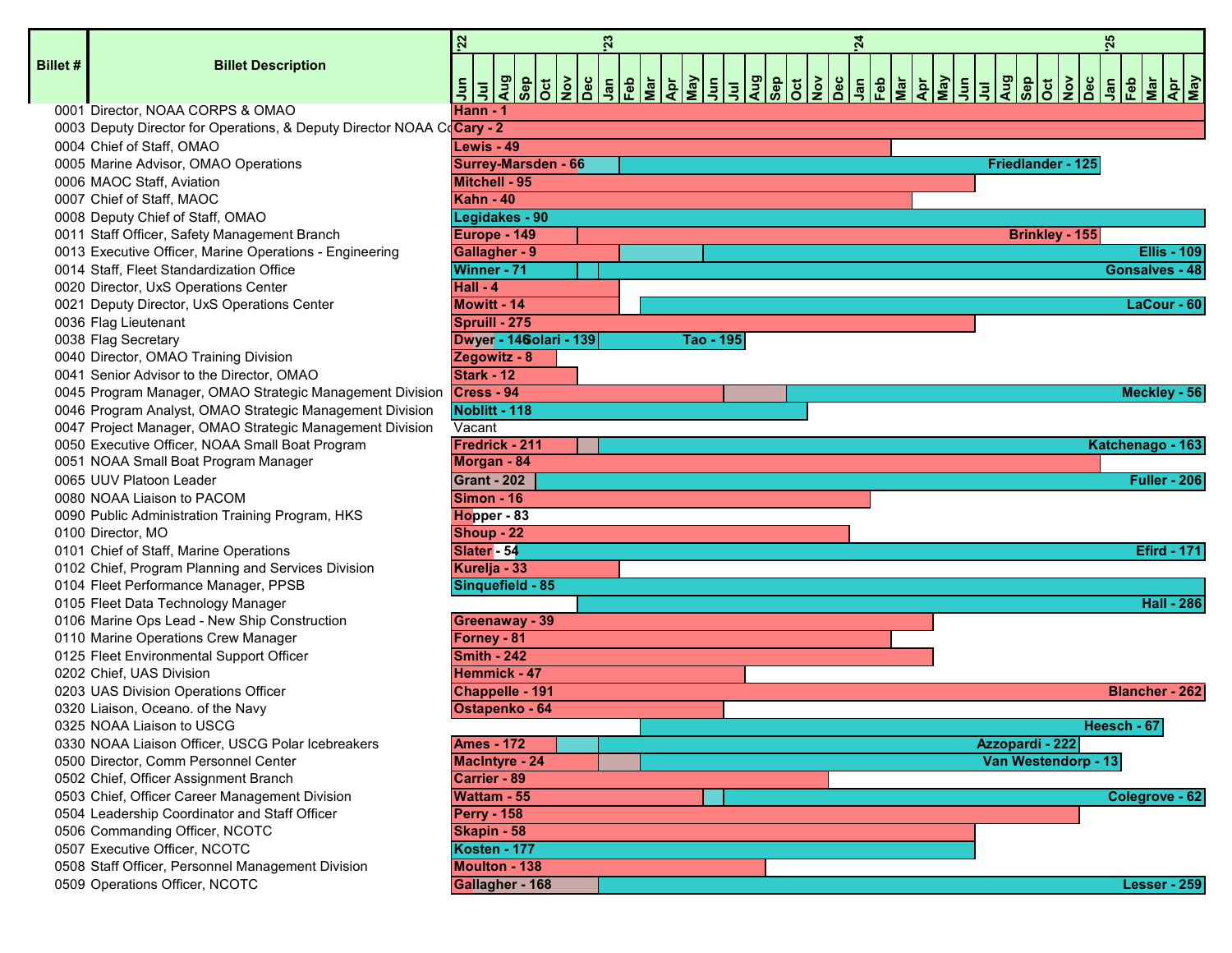| <b>Billet #</b> | <b>Billet Description</b>                           |                        | 흵회                    |  |  |                         | $\frac{1}{2}$ $\frac{1}{2}$ $\frac{1}{2}$ $\frac{1}{2}$ $\frac{1}{2}$ $\frac{1}{2}$ $\frac{1}{2}$ $\frac{1}{2}$ $\frac{1}{2}$ $\frac{1}{2}$ |  |  |  |  |              | $\frac{m}{\sqrt{eN}}$ |                |
|-----------------|-----------------------------------------------------|------------------------|-----------------------|--|--|-------------------------|---------------------------------------------------------------------------------------------------------------------------------------------|--|--|--|--|--------------|-----------------------|----------------|
|                 | 0511 Staff Officer, NOAA Corps Policy               |                        | Vacant                |  |  |                         |                                                                                                                                             |  |  |  |  |              |                       |                |
|                 | 0522 Chief, Officer Recruiting Branch               |                        |                       |  |  | Pawlishen - 132         |                                                                                                                                             |  |  |  |  |              |                       |                |
|                 | 0523 NOAA Corps Recruiting Officer                  |                        | <b>Picard-154</b>     |  |  |                         |                                                                                                                                             |  |  |  |  |              |                       |                |
|                 | 0530 Officer Candidate                              |                        | Vacant                |  |  |                         |                                                                                                                                             |  |  |  |  |              |                       |                |
|                 | 0531 Officer Candidate                              |                        | <b>Logan - 999</b>    |  |  |                         |                                                                                                                                             |  |  |  |  |              |                       |                |
|                 | 0532 Officer Candidate                              |                        | <b>O'Neill - 999</b>  |  |  |                         |                                                                                                                                             |  |  |  |  |              |                       |                |
|                 | 0533 Officer Candidate                              |                        | <b>Martinez - 999</b> |  |  |                         |                                                                                                                                             |  |  |  |  |              |                       |                |
|                 | 0534 Officer Candidate                              |                        | Howell - 999          |  |  |                         |                                                                                                                                             |  |  |  |  |              |                       |                |
|                 | 0535 Officer Candidate                              |                        | <b>Blume - 999</b>    |  |  |                         |                                                                                                                                             |  |  |  |  |              |                       |                |
|                 | 0536 Officer Candidate                              |                        | Gordon - 999          |  |  |                         |                                                                                                                                             |  |  |  |  |              |                       |                |
|                 | 0537 Officer Candidate                              |                        |                       |  |  | <b>Brostowski - 999</b> |                                                                                                                                             |  |  |  |  |              |                       |                |
|                 | 0538 Officer Candidate                              |                        | Vacant                |  |  |                         |                                                                                                                                             |  |  |  |  |              |                       |                |
|                 | 0539 Officer Candidate                              |                        | Vacant                |  |  |                         |                                                                                                                                             |  |  |  |  |              |                       |                |
|                 | 0540 Officer Candidate                              |                        | <b>Aniya - 999</b>    |  |  |                         |                                                                                                                                             |  |  |  |  |              |                       |                |
|                 | 0541 Officer Candidate                              |                        |                       |  |  | Sobelsohn - 999         |                                                                                                                                             |  |  |  |  |              |                       |                |
|                 | 0542 Officer Candidate                              |                        | <b>Reeves - 999</b>   |  |  |                         |                                                                                                                                             |  |  |  |  |              |                       |                |
|                 | 0543 Officer Candidate                              |                        | Vacant                |  |  |                         |                                                                                                                                             |  |  |  |  |              |                       |                |
|                 | 0544 Officer Candidate                              |                        | <b>Smith - 999</b>    |  |  |                         |                                                                                                                                             |  |  |  |  |              |                       |                |
|                 | 0545 Officer Candidate                              |                        | Castillo - 999        |  |  |                         |                                                                                                                                             |  |  |  |  |              |                       |                |
|                 | 0546 Officer Candidate                              |                        | Vacant                |  |  |                         |                                                                                                                                             |  |  |  |  |              |                       |                |
|                 | 0547 Officer Candidate                              |                        | Vacant                |  |  |                         |                                                                                                                                             |  |  |  |  |              |                       |                |
|                 | 0548 Officer Candidate                              |                        | Vacant                |  |  |                         |                                                                                                                                             |  |  |  |  |              |                       |                |
|                 | 0549 Officer Candidate                              | Vacant<br>Thomas - 103 |                       |  |  |                         |                                                                                                                                             |  |  |  |  |              |                       |                |
|                 | 0591 Nautical Science and Underway Training Officer |                        |                       |  |  |                         |                                                                                                                                             |  |  |  |  |              |                       |                |
|                 | 0601 Commanding Officer, MOA                        |                        | Chrobak-18            |  |  |                         |                                                                                                                                             |  |  |  |  |              |                       |                |
|                 | 0602 Executive Officer, MOC-A                       |                        | Murphy - 37           |  |  |                         |                                                                                                                                             |  |  |  |  |              |                       |                |
|                 | 0610 Chief of Operations, MOC-A                     |                        | <b>Barry - 43</b>     |  |  |                         |                                                                                                                                             |  |  |  |  |              |                       |                |
|                 | 0611 Port Captain - New England Region              |                        | Pestone - 160         |  |  |                         |                                                                                                                                             |  |  |  |  |              |                       |                |
|                 | 0615 Deputy Chief of Operations, MOC-A              |                        | <b>Europe-124</b>     |  |  |                         |                                                                                                                                             |  |  |  |  |              |                       |                |
|                 | 0616 Operations Manager, MOC-A                      |                        | Montera - 253         |  |  |                         |                                                                                                                                             |  |  |  |  |              |                       |                |
|                 | 0626 Fleet Small Boat Engineering Officer           |                        | Estela - 150          |  |  |                         |                                                                                                                                             |  |  |  |  |              |                       |                |
|                 | 0700 CO, Ronald H. Brown                            |                        | Golde 17              |  |  |                         |                                                                                                                                             |  |  |  |  |              |                       | <b>STANDAR</b> |
|                 | 0701 XO, RB                                         |                        | <b>Maggied - 86</b>   |  |  |                         |                                                                                                                                             |  |  |  |  |              |                       |                |
|                 | 0702 Ops, RB                                        |                        | Wilkinson - 184       |  |  |                         |                                                                                                                                             |  |  |  |  |              |                       |                |
|                 | 0703 OPS, RB                                        |                        | <b>Vang - 209</b>     |  |  |                         |                                                                                                                                             |  |  |  |  |              |                       |                |
|                 | 0704 JO, RB                                         |                        | Jordan - 288          |  |  |                         |                                                                                                                                             |  |  |  |  |              |                       |                |
|                 | 0705 JO, RB                                         |                        | Pierce - 282          |  |  |                         |                                                                                                                                             |  |  |  |  |              |                       |                |
|                 | 0710 CO, Okeanos Explorer                           |                        | Little - 32           |  |  |                         |                                                                                                                                             |  |  |  |  |              |                       |                |
|                 | 0711 XO, EX                                         |                        |                       |  |  | Buesseler - 110         |                                                                                                                                             |  |  |  |  |              |                       |                |
|                 | 0712 Ops, EX                                        |                        |                       |  |  |                         |                                                                                                                                             |  |  |  |  |              |                       |                |
|                 | 0713 JO, EX                                         |                        | <b>Letts - 274</b>    |  |  |                         |                                                                                                                                             |  |  |  |  | Gearty - 298 |                       |                |
|                 | 0714 JO, EX                                         |                        | <b>Aniya - 999</b>    |  |  |                         |                                                                                                                                             |  |  |  |  |              |                       |                |
|                 | 0715 JO, EX                                         |                        | Zoller - 279          |  |  |                         |                                                                                                                                             |  |  |  |  |              |                       |                |
|                 | 0716 Ops, EX                                        |                        | Brendel - 205         |  |  |                         |                                                                                                                                             |  |  |  |  |              |                       |                |

**'22 '23 '24 '25**  $\frac{1}{2}$   $\frac{1}{2}$   $\frac{1}{2}$   $\frac{1}{6}$   $\frac{1}{6}$   $\frac{1}{6}$   $\frac{1}{6}$ **Apr May Jun Jul**  $\frac{2}{3}$  $\frac{1}{2}$  $\frac{1}{2}$  $\frac{1}{2}$  $\frac{1}{2}$  $\frac{1}{6}$  $\frac{1}{6}$  $\frac{1}{6}$ **Nov Dec Jan Feb Mar Apr May Drawlishen - 132 Pawlishen - 132** 0523 NOAA Corps Recruiting Officer **Picard - 154 Reynaga - 136** Vacant **Logan - 999 O'Neill - 999 Martinez - 999 Howell - 999 Blume - 999 Gordon - 999 Brostowski - 999 Vacant**  Vacant **Aniya - 999 Sobelsohn - 999 Reeves - 999** Vacant **Smith - 999 Castillo - 999** Vacant Vacant Vacant Vacant 0591 Nautical Science and Underway Training Officer **Thomas - 103 Guberski - 65 Kosten - 177** 0601 Commanding Officer, MOA **Chrobak - 18 Goeller - 36 Murphy - 37 Barry - 43 Pestone - 160** 0615 Deputy Chief of Operations, MOC-A **Europe - 124 Chonka - 284** 0616 Operations Manager, MOC-A **Montera - 253** Estela - 150 0700 CO, Ronald H. Brown **Golde er - 17 Van Waes - 23 Duncan - 38 Maggied - 86 Wilkinson - 184 Vang - 209** 0704 JO, RB **Jordan - 288** 0705 JO, RB **Pierce - 282 Venuti - 310** 0711 XO, EX **Buesseler - 110 Abbitt - 134** 0712 Ops, EX **Dunn - 198** 0714 JO, EX **Aniya - 999** 0715 JO, EX **Zoller - 279 Brendel - 205** 0720 CO, Gordon Gunter **Colegrove - 62 Colegrove - 62 Ostapenko - 64 Ostapenko - 64 Ostapenko - 64**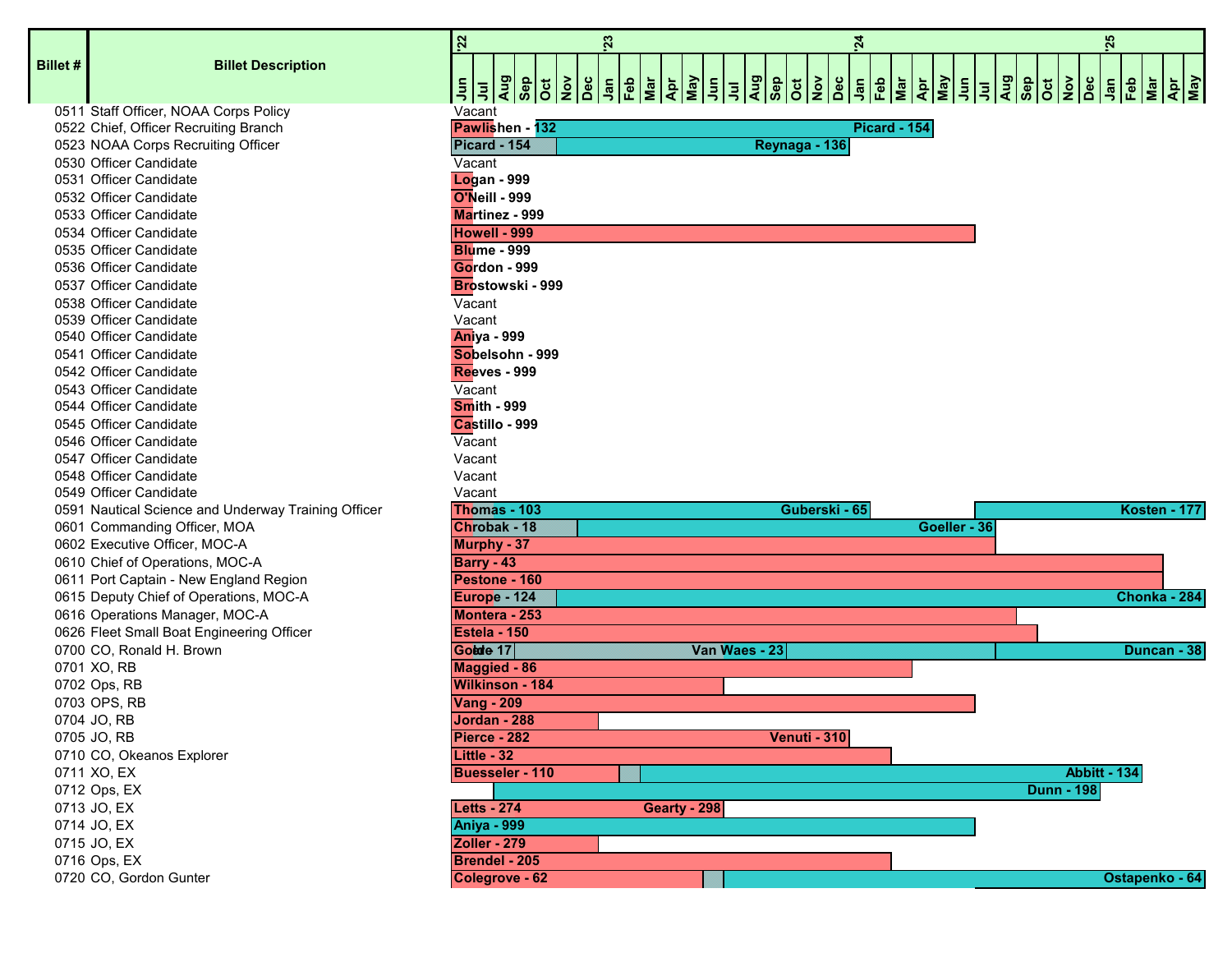|                 |                                        | 22                                       | 23 |              |                    | $\overline{24}$     |             |                 | 25             |                               |
|-----------------|----------------------------------------|------------------------------------------|----|--------------|--------------------|---------------------|-------------|-----------------|----------------|-------------------------------|
| <b>Billet #</b> | <b>Billet Description</b>              |                                          |    |              |                    |                     |             |                 |                |                               |
|                 |                                        |                                          |    |              |                    |                     |             |                 |                | $\frac{ \vec{a} }{ \vec{a} }$ |
|                 | 0721 XO, GU                            | Sinquefield - 85                         |    |              |                    | Quintero - 80       |             |                 |                |                               |
|                 | 0722 Ops, GU                           | <b>Rodriguez Perez - 144</b>             |    |              |                    |                     |             |                 | Jessurun - 223 |                               |
|                 | 0723 JO, GU                            | Lesser - 259                             |    |              |                    | <b>Smith - 999</b>  |             |                 |                |                               |
|                 | 0724 JO, GU                            | <b>Houck - 283</b>                       |    |              |                    |                     |             |                 |                |                               |
|                 | 0725 JO, GU                            | Conerly - 307                            |    |              |                    |                     |             |                 |                |                               |
|                 | 0730 CO, Thomas Jefferson              | Jaskoski - 42                            |    |              |                    |                     |             |                 |                | Guberski - 65                 |
|                 | 0731 XO, TJ                            | Salerno - 72                             |    |              |                    |                     |             | Europe - 124    |                |                               |
|                 | 0732 Ops, TJ                           | Levano - 189                             |    |              |                    | Catoire - 200       |             |                 |                | Putnam - 208                  |
|                 | 0733 OPS in Training, TJ               | Catoire - 200                            |    |              |                    | <b>Putnam - 208</b> |             |                 |                |                               |
|                 | 0734 JO, TJ                            | Brostowski - 999                         |    |              |                    |                     |             |                 |                |                               |
|                 | 0735 JO, TJ                            | Castillo - 999                           |    |              |                    |                     |             |                 |                |                               |
|                 | 0736 JO, TJ                            | Chonka - 284                             |    | Geiger - 296 |                    |                     |             |                 |                |                               |
|                 | 0737 JO, TJ                            | <b>Meadows - 277</b>                     |    |              | <b>Foxen - 306</b> |                     |             |                 |                |                               |
|                 | 0740 CO, Oregon II                     | Johnson - 31                             |    |              |                    |                     |             |                 |                |                               |
|                 | 0741 XO, Oregon II                     | Colohan - 135                            |    |              |                    |                     |             |                 |                | <b>Pryor - 137</b>            |
|                 | 0742 Ops, R2                           | <b>Trede - 164</b>                       |    |              |                    |                     |             |                 |                | <b>Bell - 234</b>             |
|                 | 0743 JO, R2                            | <b>Weeks - 312</b>                       |    |              |                    |                     |             |                 |                |                               |
|                 | 0744 JO, R2                            | Searles - 289                            |    |              |                    |                     |             |                 |                |                               |
|                 | 0750 CO, Pisces                        | Meckley - 56                             |    |              |                    |                     |             |                 |                | Kliewer - 63                  |
|                 | 0751 XO, PC                            | <b>Kidd - 120</b>                        |    |              |                    |                     |             |                 |                | Thomas - 103                  |
|                 | 0752 Ops, PC                           | <b>Duffy - 143</b>                       |    |              |                    |                     |             | Fredrick - 211  |                |                               |
|                 | 0753 Ops, Pisces                       | Shoemaker - 157                          |    |              |                    |                     |             |                 |                | DeProspero - 219              |
|                 | 0754 JO, PC                            | <b>Huddleston - 266</b>                  |    |              | Gaughan - 313      |                     |             |                 |                |                               |
|                 | 0755 JO, PC                            | <b>Macy - 302</b>                        |    |              |                    |                     |             |                 |                |                               |
|                 | 0770 CO, FH                            | <b>Gonsalves - 48</b>                    |    |              |                    |                     |             | Winner - 71     |                |                               |
|                 | 0771 XO, FH                            | <b>Broo - 112</b>                        |    |              |                    |                     |             |                 |                |                               |
|                 | 0772 OPS, FH                           | Douglas - 173                            |    |              |                    |                     |             |                 |                | Debroisse - 165               |
|                 | 0773 OPS, FH                           | Helmricks - 180                          |    |              |                    |                     |             |                 |                | Stephens - 244                |
|                 | 0780 CO, Nancy Foster                  | Miller - 57                              |    |              |                    |                     |             |                 |                |                               |
|                 | 0781 XO, NF                            | <b>Ball - 153</b>                        |    |              |                    |                     |             |                 |                |                               |
|                 | 0782 Ops, NF                           | <b>Gump - 190</b>                        |    |              |                    |                     |             |                 |                |                               |
|                 | 0783 JO, NF                            | <b>Petzy - 278</b><br><b>Lucas - 299</b> |    |              |                    | <b>Logan - 999</b>  |             |                 |                |                               |
|                 | 0784 JO, NF                            | <b>Sisson - 308</b>                      |    |              |                    |                     |             |                 |                |                               |
|                 | 0785 JO, NF                            | <b>Kuzirian - 45</b>                     |    |              |                    |                     |             |                 |                | Wattam - 55                   |
|                 | 0790 CO, Henry B. Bigelow              |                                          |    |              |                    |                     |             |                 |                | Pawlishen - 132               |
|                 | 0791 XO, HB<br>0792 Ops, HB            | <b>Zygas - 121</b><br>Katchenago - 163   |    |              |                    |                     |             | Gallagher - 168 |                |                               |
|                 | 0793 Ops, HB                           | Hanson - 174                             |    |              |                    |                     |             |                 |                | Fullerton - 225               |
|                 | 0794 JO, HB                            | Rofrits - 295                            |    |              | Montgomery - 309   |                     |             |                 |                |                               |
|                 | 0801 Commanding Officer, MOC-P         |                                          |    |              |                    |                     | Golden - 20 |                 |                |                               |
|                 | 0802 Executive Officer, MOC-P          | Taylor-19<br>Kliewer - 63                |    |              |                    |                     |             |                 |                | Kuzirian - 45                 |
|                 | 0810 Chief, Operations Division        | Gibson - 87                              |    |              | Milton - 104       |                     |             |                 |                |                               |
|                 | 0811 Deputy Chief of Operations, MOC-P | Milton - 104                             |    |              |                    |                     |             |                 |                |                               |
|                 | 0815 MOC - P Operations Manager        | Calderon - 215                           |    |              |                    |                     |             |                 |                |                               |
|                 | 0816 Executive Officer, NDC            | <b>Head - 170</b>                        |    |              |                    |                     |             |                 |                |                               |
|                 |                                        |                                          |    |              |                    |                     |             |                 |                |                               |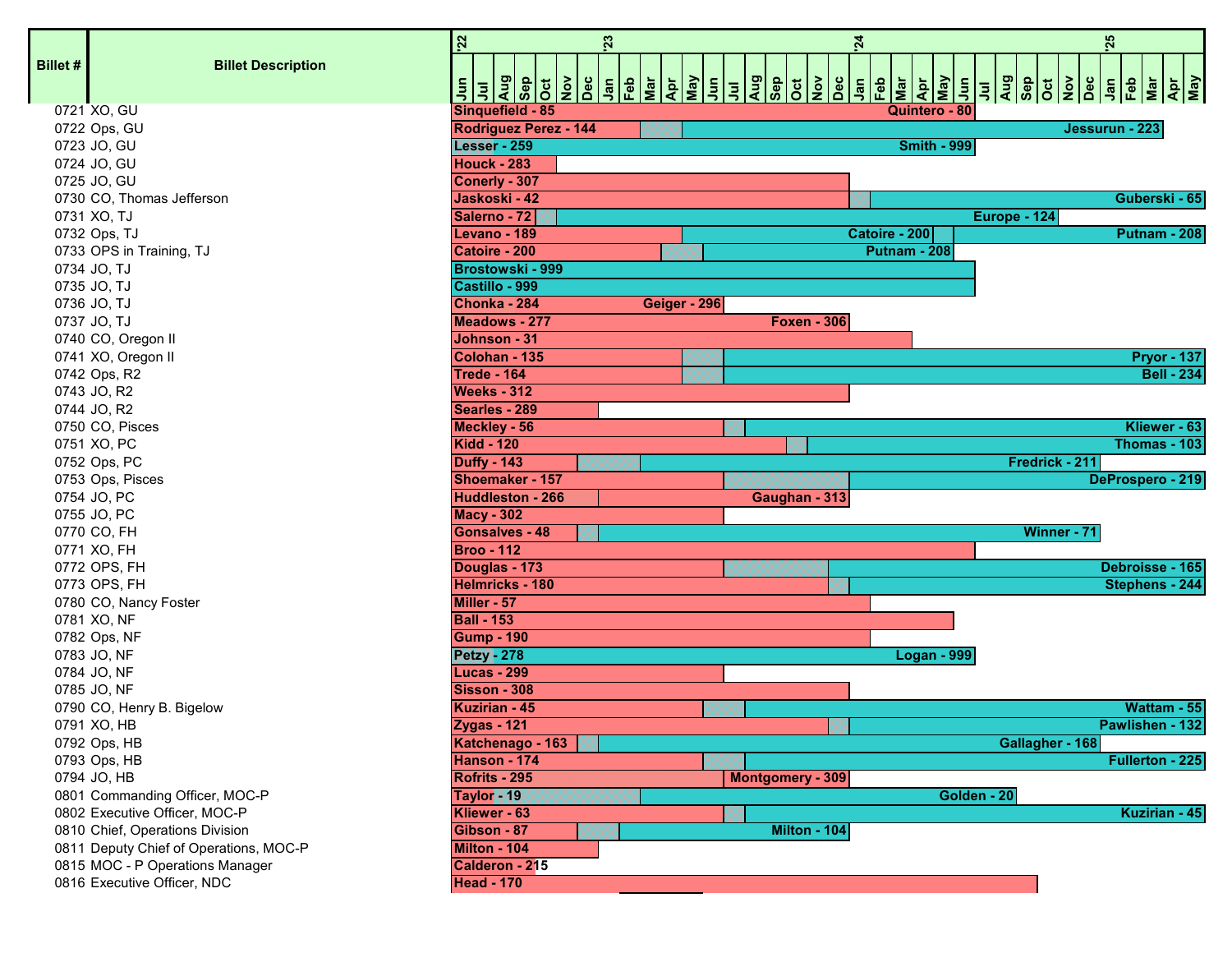**Billet #**

## **Billet Description**

| llet # | <b>Billet Description</b>                                                         | 22<br>을                              | 23<br><u> = = \$ 8 \$ \$ &amp; = &amp; &amp; \$ </u> |                     | $\begin{array}{ c c c c c }\hline \frac{1}{2} & \frac{1}{2} & \frac{1}{2} & \frac{1}{2} & \frac{1}{2} \\ \hline \frac{1}{2} & \frac{1}{2} & \frac{1}{2} & \frac{1}{2} & \frac{1}{2} & \frac{1}{2} \\ \hline \end{array}$ | 24<br><u>naldier</u> | $\frac{ \tilde{\mathbf{z}} }{ \tilde{\mathbf{z}} }$<br>1 | 25<br>$\frac{\log  z }{\log  z }$ | <b>Teb</b><br>Teb<br>Mar | <b>Apr</b><br>May  |
|--------|-----------------------------------------------------------------------------------|--------------------------------------|------------------------------------------------------|---------------------|--------------------------------------------------------------------------------------------------------------------------------------------------------------------------------------------------------------------------|----------------------|----------------------------------------------------------|-----------------------------------|--------------------------|--------------------|
|        | 0817 Operations Officer, NDC                                                      | Digre - 203                          |                                                      |                     |                                                                                                                                                                                                                          |                      |                                                          |                                   |                          | <b>Healy - 297</b> |
|        | 0818 Staff Officer - MOC-P                                                        | Vacant                               |                                                      |                     |                                                                                                                                                                                                                          |                      |                                                          |                                   |                          |                    |
|        | 0822 Commanding Officer, MOC-PI<br>0824 Operations Officer, MOC - Pacific Islands | <b>Manning - 30</b><br>Evancoe - 194 |                                                      |                     |                                                                                                                                                                                                                          |                      |                                                          |                                   |                          | Zoller - 279       |
|        | 0830 Prospective Commanding Officer, Oceanographer                                |                                      |                                                      |                     |                                                                                                                                                                                                                          |                      |                                                          |                                   |                          | Moser - 17         |
|        | 0831 Prospective Executive Officer, Delivery Team 1                               |                                      |                                                      |                     |                                                                                                                                                                                                                          |                      |                                                          |                                   |                          | <b>Bliss - 102</b> |
|        | 0832 Prospective Operations Officer Delivery Team 1                               |                                      |                                                      |                     |                                                                                                                                                                                                                          |                      |                                                          | Gedney - 188                      |                          |                    |
|        | 0840 Prospective Commanding Officer, Delivery Team 2                              | Vacant                               |                                                      |                     |                                                                                                                                                                                                                          |                      |                                                          |                                   |                          |                    |
|        | 0841 Prospective Executive Officer, Delivery Team 2                               | Vacant                               |                                                      |                     |                                                                                                                                                                                                                          |                      |                                                          |                                   |                          |                    |
|        | 0900 Commanding Officer, Oceanographer                                            | Vacant                               |                                                      |                     |                                                                                                                                                                                                                          |                      |                                                          |                                   |                          |                    |
|        | 0901 XO, HA                                                                       | Vacant                               |                                                      |                     |                                                                                                                                                                                                                          |                      |                                                          |                                   |                          |                    |
|        | 0902 OPS, OC                                                                      | Vacant                               |                                                      |                     |                                                                                                                                                                                                                          |                      |                                                          |                                   |                          |                    |
|        | 0903 JO, HA                                                                       | Vacant                               |                                                      |                     |                                                                                                                                                                                                                          |                      |                                                          |                                   |                          |                    |
|        | 0904 JO, HA                                                                       | Vacant                               |                                                      |                     |                                                                                                                                                                                                                          |                      |                                                          |                                   |                          |                    |
|        | 0905 JO, HA                                                                       | Vacant                               |                                                      |                     |                                                                                                                                                                                                                          |                      |                                                          |                                   |                          |                    |
|        | 0910 CO, Oscar Dyson                                                              | LaCour - 60                          |                                                      |                     |                                                                                                                                                                                                                          |                      |                                                          |                                   | <b>Rose - 69</b>         |                    |
|        | 0911 XO, DY                                                                       | Mackie - 126                         |                                                      |                     |                                                                                                                                                                                                                          |                      |                                                          |                                   |                          |                    |
|        | 0912 Ops, DY                                                                      | Begun - 88                           |                                                      |                     |                                                                                                                                                                                                                          |                      |                                                          |                                   |                          | <b>Creed - 216</b> |
|        | 0913 Ops, DY                                                                      | Yannutz - 169                        |                                                      |                     |                                                                                                                                                                                                                          | Kaiser - 167         |                                                          |                                   |                          |                    |
|        | 0914 JO, DY                                                                       | Villalon - 291                       |                                                      |                     | Gaskill - 311                                                                                                                                                                                                            |                      |                                                          |                                   |                          |                    |
|        | 0917 CO, Fairweather                                                              | <b>Lomnicky - 25</b>                 |                                                      |                     |                                                                                                                                                                                                                          |                      |                                                          | McGovern - 53                     |                          |                    |
|        | 0918 XO, FA                                                                       | Elliot - 105                         |                                                      |                     |                                                                                                                                                                                                                          |                      |                                                          |                                   |                          |                    |
|        | 0919 Ops, FA                                                                      | <b>Card - 207</b>                    |                                                      |                     |                                                                                                                                                                                                                          |                      |                                                          | Krabiel - 228                     |                          |                    |
|        | 0920 Ops In Training, FA                                                          |                                      |                                                      |                     |                                                                                                                                                                                                                          | Krabiel - 228        |                                                          |                                   |                          |                    |
|        | 0921 JO, FA                                                                       | <b>Healy - 297</b>                   |                                                      |                     |                                                                                                                                                                                                                          |                      |                                                          |                                   |                          |                    |
|        | 0922 JO, FA                                                                       | Gordon - 999                         |                                                      |                     |                                                                                                                                                                                                                          |                      |                                                          |                                   |                          |                    |
|        | 0923 JO, FA                                                                       | Ferguson - 293                       |                                                      |                     |                                                                                                                                                                                                                          |                      |                                                          |                                   |                          |                    |
|        | 0924 JO, FA                                                                       | Rollings - 301                       |                                                      |                     |                                                                                                                                                                                                                          |                      |                                                          |                                   |                          |                    |
|        | 0925 JO, FA                                                                       | <b>Martinez - 999</b>                |                                                      |                     |                                                                                                                                                                                                                          |                      |                                                          |                                   |                          |                    |
|        | 0926 JO, FA                                                                       | Wooten - 281                         |                                                      |                     |                                                                                                                                                                                                                          | Sobelsohn - 999      |                                                          |                                   |                          |                    |
|        | 0927 JO, FA<br>0928 JO, FA                                                        | Veazey - 290<br>Howell - 999         |                                                      |                     |                                                                                                                                                                                                                          |                      |                                                          |                                   |                          |                    |
|        | 0930 CO, Rainier                                                                  | Casanova - 29                        |                                                      |                     |                                                                                                                                                                                                                          |                      |                                                          |                                   |                          |                    |
|        | 0931 XO, RA                                                                       | VerPlanck - 70                       |                                                      |                     |                                                                                                                                                                                                                          |                      |                                                          |                                   |                          |                    |
|        | 0932 Ops, RA                                                                      | Kosten - 177                         |                                                      | <b>Walker - 196</b> |                                                                                                                                                                                                                          |                      | <b>Grant - 202</b>                                       |                                   |                          |                    |
|        | 0933 Ops In Training, RA                                                          | <b>Walker - 196</b>                  |                                                      | <b>Grant - 202</b>  |                                                                                                                                                                                                                          |                      | Zucker - 233                                             |                                   |                          |                    |
|        | 0934 JO, RA                                                                       | <b>Jahn - 294</b>                    |                                                      |                     |                                                                                                                                                                                                                          |                      |                                                          |                                   |                          |                    |
|        | 0935 JO, RA                                                                       | <b>Vierra - 303</b>                  |                                                      |                     |                                                                                                                                                                                                                          |                      |                                                          |                                   |                          |                    |
|        | 0936 JO, RA                                                                       | Beittel - 276                        |                                                      |                     |                                                                                                                                                                                                                          |                      |                                                          |                                   |                          |                    |
|        | 0937 JO, RA                                                                       | Urquhart - 271                       |                                                      |                     |                                                                                                                                                                                                                          |                      |                                                          |                                   |                          |                    |
|        | 0938 JO, RA                                                                       | Fulton - 292                         |                                                      |                     |                                                                                                                                                                                                                          |                      |                                                          |                                   |                          |                    |
|        | 0939 JO, RA                                                                       | Wagner - 280                         |                                                      |                     |                                                                                                                                                                                                                          |                      |                                                          |                                   |                          |                    |
|        | 0940 JO, RA                                                                       | Boelter - 999                        |                                                      |                     |                                                                                                                                                                                                                          |                      |                                                          |                                   |                          |                    |
|        | 0941 JO, RA                                                                       | Vacant                               |                                                      |                     |                                                                                                                                                                                                                          |                      |                                                          |                                   |                          |                    |
|        | 0942 JO, RA                                                                       | Cooper - 999                         |                                                      |                     |                                                                                                                                                                                                                          |                      |                                                          |                                   |                          |                    |
|        |                                                                                   |                                      |                                                      |                     |                                                                                                                                                                                                                          |                      |                                                          |                                   |                          |                    |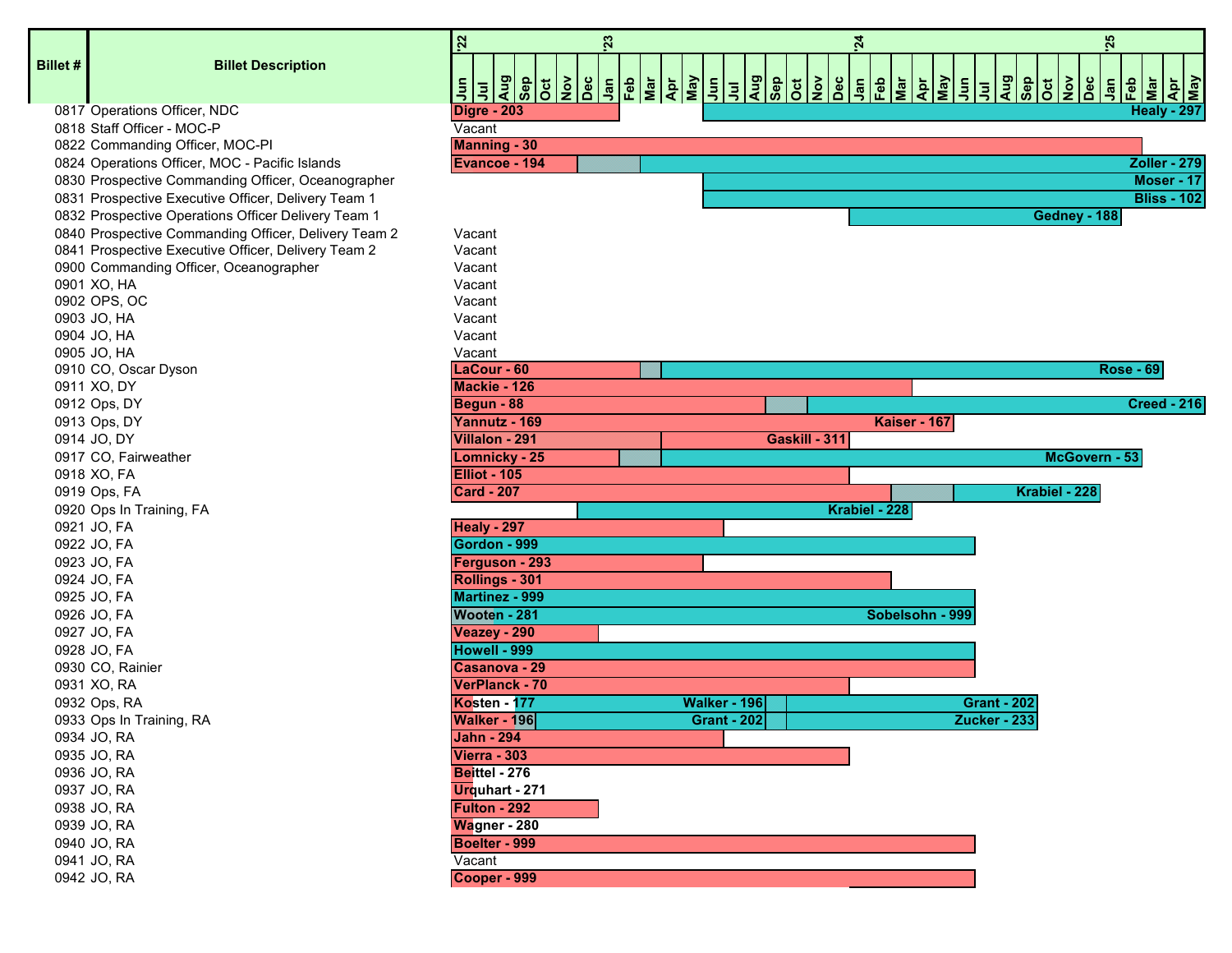|                |                                                                | 22                               | 23 | 24                  |                       |                 |                     | 25 |                     |
|----------------|----------------------------------------------------------------|----------------------------------|----|---------------------|-----------------------|-----------------|---------------------|----|---------------------|
| <b>Billet#</b> | <b>Billet Description</b>                                      |                                  |    |                     |                       |                 |                     |    |                     |
|                |                                                                |                                  |    |                     |                       |                 |                     |    |                     |
|                | 0950 CO, Oscar E. Sette                                        | Matheson - 51                    |    |                     |                       |                 |                     |    |                     |
|                | 0951 XO, SE                                                    | <b>Manda - 106</b>               |    |                     |                       |                 |                     |    |                     |
|                | 0952 Ops, SE                                                   | <b>Brasher - 179</b>             |    |                     |                       |                 | Evancoe - 194       |    |                     |
|                | 0953 Ops, SE                                                   | Johnson - 212                    |    |                     |                       |                 |                     |    |                     |
|                | 0954 JO, SE                                                    | Doneghey - 304                   |    |                     |                       |                 |                     |    |                     |
|                | 0955 JO, SE                                                    | McConville - 285                 |    |                     |                       |                 |                     |    |                     |
|                | 0980 CO, Reuben Lasker                                         | Heesch - 67                      |    |                     |                       |                 | Surrey-Marsden - 66 |    |                     |
|                | 0981 XO, RL                                                    | Imberi - 96                      |    |                     | <b>Wisotzkey - 99</b> |                 |                     |    |                     |
|                | 0982 Ops, RL                                                   | Reynaga - 136                    |    |                     | Delean - 159          |                 |                     |    |                     |
|                | 0983 Ops, RL                                                   |                                  |    |                     |                       |                 | <b>Pope - 221</b>   |    |                     |
|                | 0984 JO, RL                                                    | <b>Ruhl-287</b>                  |    | <b>Stofka - 305</b> |                       |                 |                     |    |                     |
|                | 0990 CO, Bell M. Shimada                                       | Goeller - 36                     |    |                     |                       | Slater - 54     |                     |    |                     |
|                | 0991 XO, SH                                                    | <b>Ellis - 109</b>               |    |                     |                       |                 | Gibson - 87         |    |                     |
|                | 0992 Ops, SH                                                   | <b>Boeck - 183</b>               |    |                     |                       |                 |                     |    | <b>Park - 230</b>   |
|                | 0993 OPS, SH                                                   | <b>Efird - 171</b>               |    |                     |                       | Chappelle - 191 |                     |    |                     |
|                | 0994 JO, SH                                                    | Grass                            |    |                     | <b>O'Neill - 999</b>  |                 |                     |    |                     |
|                | 1000 Commanding Officer, AOC                                   | Kerns - 27                       |    |                     |                       |                 |                     |    |                     |
|                | 1001 Chief Operations Division, AOC                            | <b>Waddington - 46</b>           |    |                     |                       |                 |                     |    |                     |
|                | 1003 Safety Officer, Aircraft Operations Center                | Gleichauf - 162                  |    |                     |                       |                 |                     |    |                     |
|                | 1008 Pilot, Orion (WP-3D)                                      | Rannenberg - 117                 |    |                     |                       |                 |                     |    |                     |
|                | 1009 Pilot, Orion (WP-3D)                                      | Copare - 97                      |    |                     |                       |                 |                     |    |                     |
|                | 1010 Pilot, Orion (WP-3D)                                      | Vacant                           |    |                     |                       |                 |                     |    |                     |
|                | 1011 Pilot, Orion (WP-3D)                                      | <b>Gaston - 115</b>              |    |                     |                       |                 |                     |    |                     |
|                | 1012 Pilot, Orion (WP-3D)                                      | <b>Keith - 122</b>               |    |                     |                       |                 |                     |    |                     |
|                | 1013 Pilot, Orion (WP-3D)                                      | <b>Shaw - 107</b>                |    |                     |                       |                 |                     |    |                     |
|                | 1014 Pilot, Orion (WP-3D)                                      | Vacant                           |    |                     |                       |                 |                     |    |                     |
|                | 1015 Pilot, Orion (WP-3D)                                      | Doremus - 114                    |    |                     |                       |                 |                     |    |                     |
|                | 1016 Pilot, Orion (WP-3D)                                      | Legidakes - 90                   |    |                     |                       |                 |                     |    |                     |
|                | 1017 Pilot, Orion (WP-3D)                                      | <b>Wood - 151</b>                |    |                     |                       |                 |                     |    |                     |
|                | 1020 Navigator, Orion (WP-3D)                                  | Utama - 141                      |    |                     |                       |                 |                     |    |                     |
|                | 1021 Navigator, Orion (WP-3D)                                  | <b>Hough - 108</b>               |    |                     |                       |                 |                     |    |                     |
|                | 1022 Navigator, Orion (WP-3D)                                  | <b>Richards - 98</b>             |    |                     |                       |                 |                     |    | <b>Miller - 116</b> |
|                | 1023 Navigator, Orion (WP-3D)                                  | Urato - 92                       |    |                     |                       |                 |                     |    |                     |
|                | 1024 Navigator, Orion (WP-3D)<br>1031 Pilot, Gulfstream (G-IV) | Vacant                           |    |                     |                       |                 |                     |    |                     |
|                |                                                                | <b>Mansour - 28</b>              |    |                     |                       |                 |                     |    | Maginn - 152        |
|                | 1032 Pilot, Gulfstream (G-IV)<br>1033 Pilot, Gulfstream (G-IV) | Vacant<br><b>DeTriquet - 123</b> |    |                     |                       |                 |                     |    |                     |
|                | 1034 Pilot, Gulfstream (G-IV)                                  |                                  |    |                     |                       |                 |                     |    | Centinello - 181    |
|                | 1035 Pilot, Gulfstream (G-IV)                                  | Nardi - 76                       |    |                     |                       |                 |                     |    |                     |
|                |                                                                |                                  |    |                     |                       |                 |                     |    |                     |
|                | 1040 Pilot, King Air<br>1041 Pilot, King Air                   | Fuenmayor - 77<br>Marwine - 131  |    |                     |                       |                 |                     |    |                     |
|                | 1042 Pilot, King Air                                           | Conley - 133                     |    |                     |                       |                 |                     |    |                     |
|                | 1043 Pilot, King Air                                           | Didier <sup>234</sup>            |    |                     |                       |                 |                     |    |                     |
|                | 1050 Pilot, King Air (350CER)                                  | Cosentino - 166                  |    |                     |                       |                 |                     |    |                     |
|                |                                                                | Amezcua - 238                    |    |                     |                       |                 |                     |    |                     |
|                | 1051 Pilot, Jet Prop (AC-695)                                  |                                  |    |                     |                       |                 |                     |    |                     |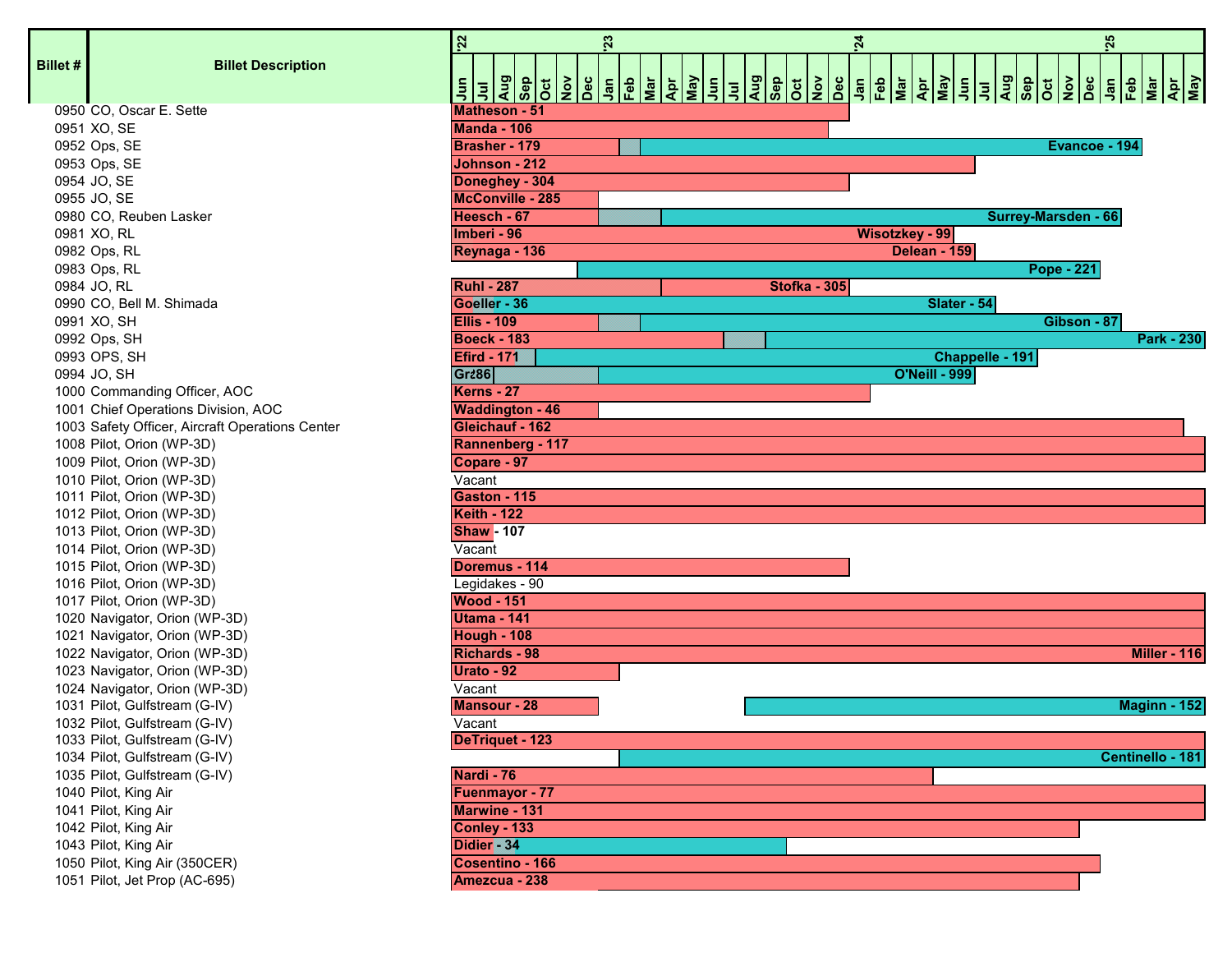| <b>Billet #</b> | <b>Billet Description</b>                                                        | 22<br>23<br>$\frac{1}{3}$ $\frac{1}{3}$ $\frac{1}{3}$ $\frac{1}{2}$ $\frac{1}{2}$ $\frac{1}{3}$ $\frac{1}{3}$ $\frac{1}{3}$ $\frac{1}{3}$ $\frac{1}{3}$ $\frac{1}{3}$ $\frac{1}{3}$ $\frac{1}{3}$ $\frac{1}{3}$ $\frac{1}{3}$ $\frac{1}{3}$<br>$\tilde{\vec{z}}$<br>$\bar{5}$ |
|-----------------|----------------------------------------------------------------------------------|-------------------------------------------------------------------------------------------------------------------------------------------------------------------------------------------------------------------------------------------------------------------------------|
|                 | 1052 Pilot, King Air (350CER)                                                    | <b>Abitbol - 61</b>                                                                                                                                                                                                                                                           |
|                 | 1053 Pilot, King Air (350CER)                                                    | Fritzsche - 218                                                                                                                                                                                                                                                               |
|                 | 1070 Pilot, Gulfstream (G-IV)                                                    | Varwig - 78                                                                                                                                                                                                                                                                   |
|                 | 1071 Pilot, Twin Otter (DHC-6)                                                   | Miller - 111                                                                                                                                                                                                                                                                  |
|                 | 1072 Pilot, Twin Otter (DHC-6)                                                   | Vacant                                                                                                                                                                                                                                                                        |
|                 | 1073 Pilot, Twin Otter (DHC-6)                                                   | <b>Rock - 186</b>                                                                                                                                                                                                                                                             |
|                 | 1074 Pilot, Twin Otter (DHC-6)                                                   | Strong - 270                                                                                                                                                                                                                                                                  |
|                 | 1075 Pilot, Twin Otter (DHC-6)                                                   |                                                                                                                                                                                                                                                                               |
|                 | 1076 Pilot, Twin Otter (DHC-6)                                                   | Johnson - 248                                                                                                                                                                                                                                                                 |
|                 | 1077 Pilot, Twin Otter (DHC-6)                                                   |                                                                                                                                                                                                                                                                               |
|                 | 1078 Pilot, Twin Otter (DHC-6)                                                   | Pawlenko - 148                                                                                                                                                                                                                                                                |
|                 | 1079 Pilot, Twin Otter (DHC-6)                                                   | <b>Cozart - 300</b>                                                                                                                                                                                                                                                           |
|                 | 1080 Pilot, Twin Otter (DHC-6)                                                   | <b>Brewer - 257</b>                                                                                                                                                                                                                                                           |
|                 | 1081 Pilot, Twin Otter (DHC-6)                                                   | Maginn - 152                                                                                                                                                                                                                                                                  |
|                 | 1082 Pilot, Twin Otter (DHC-6)                                                   | Carroll - 193                                                                                                                                                                                                                                                                 |
|                 | 1083 Pilot, Twin Otter (DHC-6)                                                   | Licitra - 182                                                                                                                                                                                                                                                                 |
|                 | 1084 Pilot, Twin Otter (DHC-6)                                                   | <b>Toth - 142</b>                                                                                                                                                                                                                                                             |
|                 | 1085 Pilot, Twin Otter (DHC-6)                                                   | Smith - 240                                                                                                                                                                                                                                                                   |
|                 | 1101 Pilot Training, Initial                                                     | <b>Park - 10 Reeves - 999</b>                                                                                                                                                                                                                                                 |
|                 | 1102 Pilot Training, Initial                                                     | <b>Rock - 186 Parrish - 197</b>                                                                                                                                                                                                                                               |
|                 | 1103 Pilot Training, Initial                                                     | Lawler - 204                                                                                                                                                                                                                                                                  |
|                 | 1104 P-3 Pilot Training                                                          |                                                                                                                                                                                                                                                                               |
|                 | 1105 Pilot Training, Initial Flight                                              | Betker - 220<br>Sea                                                                                                                                                                                                                                                           |
|                 | 1106 Pilot Training, Initial Flight                                              | Ander Neigant 78210<br><b>Bel</b>                                                                                                                                                                                                                                             |
|                 | 2000 Executive Officer, NMFS                                                     | <b>Hopkins - 5</b>                                                                                                                                                                                                                                                            |
|                 | 2030 XO, NMFS S&T                                                                | Rhodes - 74                                                                                                                                                                                                                                                                   |
|                 | 2053 Environmental Technology Officer                                            | Barbaro - 156                                                                                                                                                                                                                                                                 |
|                 | 2110 Restoration Center Executive Officer                                        | <b>Pope - 221</b>                                                                                                                                                                                                                                                             |
|                 | 2222 Resource Specialist, Habitat Conservation                                   | <b>Coxe - 237</b>                                                                                                                                                                                                                                                             |
|                 | 2263 Benthic Mapping Specialist                                                  | Stephens - 244                                                                                                                                                                                                                                                                |
|                 | 2280 Staff Scientist - Marine Mammals                                            | <b>Freed - 226</b>                                                                                                                                                                                                                                                            |
|                 | 2333 GIS and Operations Coordinator                                              | Jessurun - 223                                                                                                                                                                                                                                                                |
|                 | 2340 UAS Operations Coordinator                                                  | Tao - 195                                                                                                                                                                                                                                                                     |
|                 | 2341 Special Assistant, NMFS California Central Valley Office                    | Tarazona - 250                                                                                                                                                                                                                                                                |
|                 | 2361 Antarctic Logistics Coordinator/Ecosystem Biologist                         | <b>Wang - 145</b>                                                                                                                                                                                                                                                             |
|                 | 2362 Cetacean Photogrammetry Specialist                                          |                                                                                                                                                                                                                                                                               |
|                 | 2364 Advanced Sampling Technology Officer                                        | Beittel - 276                                                                                                                                                                                                                                                                 |
|                 | 2386 Operations Officer, Ecology Investigation                                   | Hendrix - 239                                                                                                                                                                                                                                                                 |
|                 | 2390 Manager, Environmental Products                                             | <b>Clark - 128</b>                                                                                                                                                                                                                                                            |
|                 | 2391 Southwest Fisheries Science Center Chief of Staff                           | <b>Rose - 69</b>                                                                                                                                                                                                                                                              |
|                 | 2400 NEFSC Chief of Staff                                                        | <b>Reed - 82</b>                                                                                                                                                                                                                                                              |
|                 | 2450 PSB Operations Specialist and NE Marine Support Ops Mg <b>Aldrich - 235</b> |                                                                                                                                                                                                                                                                               |
|                 | 2470 OIC, R/V GLORIA MICHELLE F7201                                              | VanDine - 140<br><b>Creed - 216</b>                                                                                                                                                                                                                                           |
|                 | 2471 JOIC, R/V GLORIA MICHELLE                                                   |                                                                                                                                                                                                                                                                               |
|                 | 2473 Vessel Operations Coordinator, Milford Lab                                  |                                                                                                                                                                                                                                                                               |

|       |                                                                                  | 22<br>25<br>$\boldsymbol{z}$<br>$\mathbf{z}$    |
|-------|----------------------------------------------------------------------------------|-------------------------------------------------|
| let # | <b>Billet Description</b>                                                        |                                                 |
|       |                                                                                  | Abitbol - 61                                    |
|       | 1052 Pilot, King Air (350CER)<br>1053 Pilot, King Air (350CER)                   | <b>Fritzsche - 218</b>                          |
|       | 1070 Pilot, Gulfstream (G-IV)                                                    | Varwig - 78                                     |
|       | 1071 Pilot, Twin Otter (DHC-6)                                                   | Miller - 111                                    |
|       | 1072 Pilot, Twin Otter (DHC-6)                                                   | Vacant                                          |
|       | 1073 Pilot, Twin Otter (DHC-6)                                                   | <b>Rock - 186</b>                               |
|       | 1074 Pilot, Twin Otter (DHC-6)                                                   | Strong - 270                                    |
|       | 1075 Pilot, Twin Otter (DHC-6)                                                   | Andersen - 178                                  |
|       |                                                                                  | Johnson - 248                                   |
|       | 1076 Pilot, Twin Otter (DHC-6)                                                   | Lawler - 204                                    |
|       | 1077 Pilot, Twin Otter (DHC-6)                                                   |                                                 |
|       | 1078 Pilot, Twin Otter (DHC-6)                                                   | Pawlenko - 148<br>Cozart - 300                  |
|       | 1079 Pilot, Twin Otter (DHC-6)                                                   |                                                 |
|       | 1080 Pilot, Twin Otter (DHC-6)                                                   | Brewer - 257                                    |
|       | 1081 Pilot, Twin Otter (DHC-6)                                                   | <b>Maginn - 152</b>                             |
|       | 1082 Pilot, Twin Otter (DHC-6)                                                   | Carroll - 193                                   |
|       | 1083 Pilot, Twin Otter (DHC-6)                                                   | Licitra - 182                                   |
|       | 1084 Pilot, Twin Otter (DHC-6)                                                   | <b>Toth - 142</b>                               |
|       | 1085 Pilot, Twin Otter (DHC-6)                                                   | Smith - 240                                     |
|       | 1101 Pilot Training, Initial                                                     | <b>Park - 10 Reeves - 999</b>                   |
|       | 1102 Pilot Training, Initial                                                     | Rock - 186  Parrish - 197<br>Siegenthaler - 201 |
|       | 1103 Pilot Training, Initial                                                     | Lawler - 204<br><b>Trede - 164</b>              |
|       | 1104 P-3 Pilot Training                                                          | Amezcua - 238                                   |
|       | 1105 Pilot Training, Initial Flight                                              | Betker - 220<br>Searles - 289                   |
|       | 1106 Pilot Training, Initial Flight                                              | Anderstügant78210<br>Belcher - 130              |
|       | 2000 Executive Officer, NMFS                                                     | <b>Hopkins - 5</b><br>Zegowitz - 8              |
|       | 2030 XO, NMFS S&T                                                                | Rhodes - 74                                     |
|       | 2053 Environmental Technology Officer                                            | Barbaro - 156                                   |
|       | 2110 Restoration Center Executive Officer                                        | $Pope - 221$<br>Veazey - 290                    |
|       | 2222 Resource Specialist, Habitat Conservation                                   | <b>Coxe - 237</b>                               |
|       | 2263 Benthic Mapping Specialist                                                  | Stephens - 244                                  |
|       | 2280 Staff Scientist - Marine Mammals                                            | Freed - 226                                     |
|       | 2333 GIS and Operations Coordinator                                              | Jessurun - 223<br>Gearty - 298                  |
|       | 2340 UAS Operations Coordinator                                                  | Huddleston - 266<br>Tao - 195                   |
|       | 2341 Special Assistant, NMFS California Central Valley Office                    | Tarazona - 250                                  |
|       | 2361 Antarctic Logistics Coordinator/Ecosystem Biologist                         | <b>Wang - 145</b>                               |
|       | 2362 Cetacean Photogrammetry Specialist                                          | Pierce - 282                                    |
|       | 2364 Advanced Sampling Technology Officer                                        | Beittel - 276                                   |
|       | 2386 Operations Officer, Ecology Investigation                                   | Hendrix - 239                                   |
|       | 2390 Manager, Environmental Products                                             | <b>Clark - 128</b>                              |
|       | 2391 Southwest Fisheries Science Center Chief of Staff                           | <b>Rose - 69</b><br><b>Zygas - 121</b>          |
|       | 2400 NEFSC Chief of Staff                                                        | <b>Reed - 82</b>                                |
|       | 2450 PSB Operations Specialist and NE Marine Support Ops Mg <b>Aldrich - 235</b> |                                                 |
|       | 2470 OIC, R/V GLORIA MICHELLE F7201                                              | <b>Creed - 216</b><br>VanDine - 140             |
|       | 2471 JOIC, R/V GLORIA MICHELLE                                                   | <b>Grams - 265</b>                              |
|       | 2473 Vessel Operations Coordinator, Milford Lab                                  | <b>Houck - 2831</b>                             |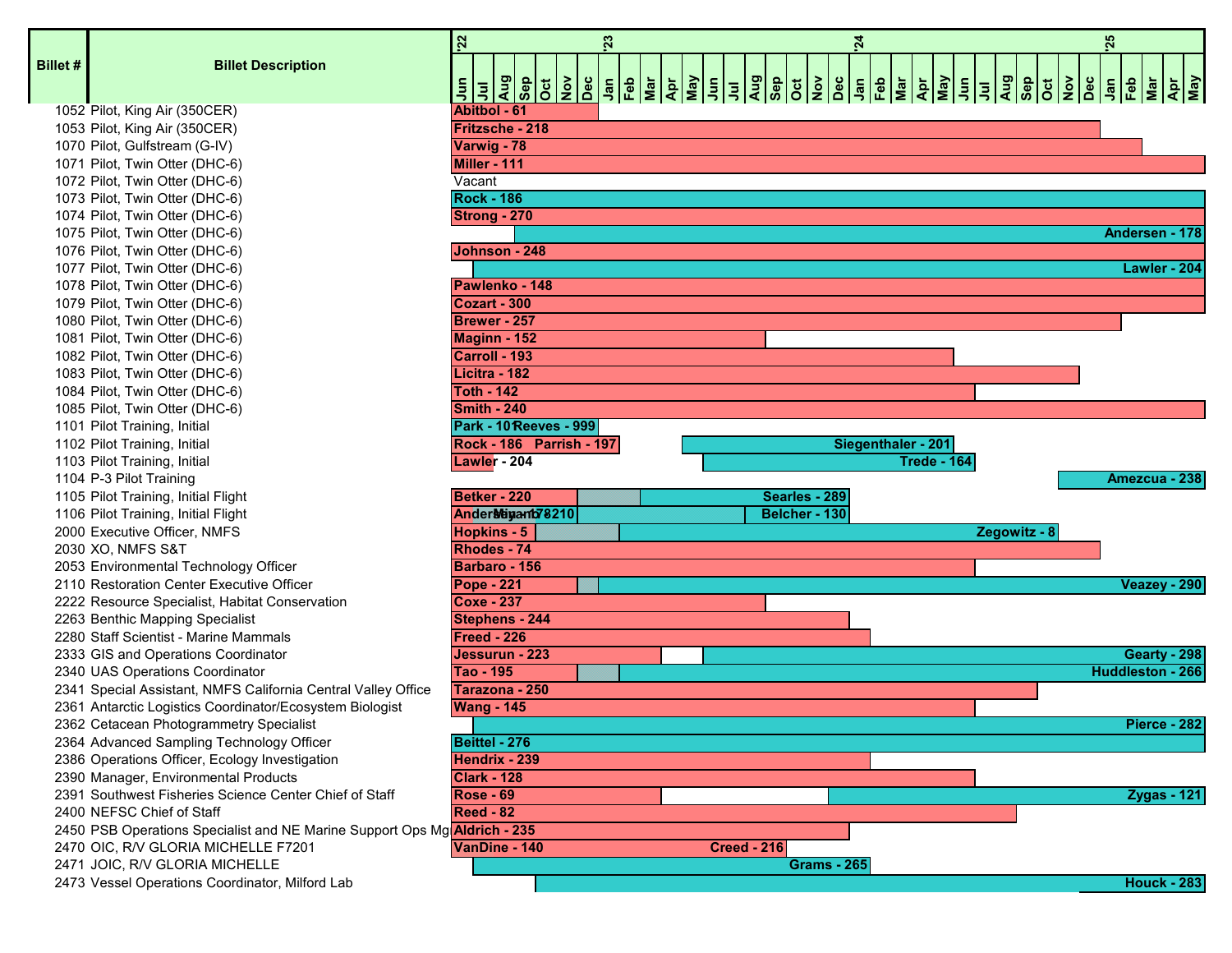|          |                                                                                      | 22                      | 23 |  |                 | $\overline{24}$ |               |                                                     |              |                     | 25                            |                     |                   |
|----------|--------------------------------------------------------------------------------------|-------------------------|----|--|-----------------|-----------------|---------------|-----------------------------------------------------|--------------|---------------------|-------------------------------|---------------------|-------------------|
| Billet # | <b>Billet Description</b>                                                            |                         |    |  |                 |                 |               |                                                     |              |                     |                               |                     |                   |
|          |                                                                                      |                         |    |  |                 |                 |               |                                                     |              |                     |                               |                     |                   |
|          |                                                                                      | $\overline{5}$          |    |  |                 |                 |               | <u> \$ \$ \$ = \$ \$ \$ \$ &amp; \$ \$ \$ \$ \$</u> |              |                     |                               |                     |                   |
|          | 2522 Executive Officer - Protected Resources Division                                | Halonen - 119           |    |  |                 |                 |               |                                                     |              |                     |                               |                     |                   |
|          | 2523 Right Whale Maritime Liaison                                                    | Abbitt - 134            |    |  |                 |                 |               |                                                     |              | <b>Solari - 139</b> |                               |                     |                   |
|          | 2546 Staff Scientist - Reef Fish Team                                                |                         |    |  |                 |                 |               |                                                     |              |                     |                               | <b>Jahn - 294</b>   |                   |
|          | 2550 Operations Manager - Marine Mammal and Turtle Division                          | <b>Fullerton - 225</b>  |    |  |                 |                 |               |                                                     |              |                     |                               |                     | <b>Ruhl - 287</b> |
|          | 2560 Vessel and Dive Operations Officer                                              | <b>Rand - 251</b>       |    |  |                 |                 |               |                                                     |              |                     |                               |                     |                   |
|          | 2600 Chief of Staff, PIRO                                                            | Imberi - 96             |    |  |                 |                 |               |                                                     |              |                     |                               |                     |                   |
|          | 2670 Science Operations Manager                                                      | <b>Sojka - 161</b>      |    |  |                 |                 |               |                                                     |              |                     |                               |                     |                   |
|          | 2671 Mission Operations Coordinator                                                  | <b>Park - 230</b>       |    |  |                 |                 |               |                                                     |              |                     |                               | Villalon - 291      |                   |
|          | 2672 Researcher/Dive Center Coordinator                                              | Osborn - 243            |    |  |                 |                 |               |                                                     |              |                     |                               |                     |                   |
|          | 3000 Deputy Director, ESRL                                                           | <b>Koes - 15</b>        |    |  |                 |                 |               |                                                     |              |                     |                               |                     |                   |
|          | 3120 Research Platform Resource Mgr                                                  | Van Waes - 23           |    |  |                 |                 |               |                                                     |              |                     |                               | Salerno - 72        |                   |
|          | 3150 Operations Manager - OER                                                        | Noblitt - 118           |    |  |                 |                 |               |                                                     |              |                     |                               |                     |                   |
|          | 3152 Expedition Operations Leader (EX)                                               | <b>Dunn #198</b>        |    |  |                 |                 |               |                                                     |              |                     |                               | <b>Letts - 274</b>  |                   |
|          | 3200 Associate Director, AOML                                                        | Perry - 41              |    |  |                 |                 |               |                                                     |              |                     |                               |                     |                   |
|          | 3205 GLERL Field Station & Vessel Operations Coordinator                             |                         |    |  |                 |                 |               |                                                     |              |                     |                               | <b>Petzy - 278</b>  |                   |
|          | 3210 Operations Manager                                                              | Thompson - 192          |    |  |                 |                 | Holland - 199 |                                                     |              |                     |                               |                     |                   |
|          | 3300 Assoc. Dir. for Operations, PMEL                                                | Duncan - 38             |    |  |                 |                 |               |                                                     |              |                     |                               |                     |                   |
|          | 3320 Ocean Engineer, EDD                                                             | Zucker - 233            |    |  |                 |                 |               |                                                     |              |                     |                               |                     |                   |
|          | 3355 Phys Scientist, FOCI Prog, CARD                                                 | <b>Ekmanis - 255</b>    |    |  |                 |                 |               |                                                     |              |                     |                               |                     |                   |
|          | 3358 Research Operations Manager                                                     | <b>Pfundt - 100</b>     |    |  |                 |                 |               |                                                     |              |                     |                               |                     |                   |
|          | 3446 American Samoa/Antarctica Station Chief                                         |                         |    |  |                 |                 |               |                                                     |              |                     |                               | Jordan - 288        |                   |
|          | 3447 American Samoa/Antarctica Station Chief                                         | Musick - 236            |    |  |                 |                 |               |                                                     |              |                     |                               |                     |                   |
|          | 3448 American Samoa/Antarctica Station Chief                                         | Friedman - 261          |    |  |                 |                 |               |                                                     |              |                     |                               |                     |                   |
|          | 3500 Operations Manager, Climate Observation Division                                | Pereira - 79            |    |  |                 |                 |               |                                                     |              |                     |                               | <b>Elliot - 105</b> |                   |
|          | 4000 Assistant Director, NWS Office Of Observations                                  | Crocker - 7             |    |  |                 |                 |               |                                                     |              |                     |                               |                     |                   |
|          | 4001 Deputy for Resource Management & Analysis                                       | Levine - 21             |    |  |                 |                 |               |                                                     |              |                     |                               |                     |                   |
|          | 4002 Executive Officer, AWC                                                          | Rossi - 68              |    |  |                 |                 |               |                                                     |              |                     |                               |                     |                   |
|          | 4003 Science and Applied Technology Transition Officer                               | Putnam - 208            |    |  |                 |                 |               |                                                     |              |                     |                               |                     |                   |
|          | 4060 Operations Officer, National Water Center                                       | <b>Belcher - 130</b>    |    |  |                 |                 |               |                                                     |              |                     |                               |                     | Urato - 92        |
|          | 4500 NWS Pacific Region Climate Officer                                              | Moore - 264             |    |  |                 |                 |               |                                                     |              |                     |                               |                     |                   |
|          | 4600 Operations Manager, Storm Surge Unit, NHC                                       | <b>Andonian - 227</b>   |    |  |                 |                 |               |                                                     |              |                     |                               | Geiger - 296        |                   |
|          | 4610 NDBC, Special Projects Officer                                                  |                         |    |  |                 |                 |               |                                                     |              |                     | McConville - 285              |                     |                   |
|          | 4620 Technical Operations Coordinator                                                | <b>Fort - 214</b>       |    |  |                 |                 |               |                                                     |              |                     | <b>Cervone-Richards - 269</b> |                     |                   |
|          | 4700 Project Manager                                                                 | <b>Centinello - 181</b> |    |  |                 |                 |               |                                                     |              |                     |                               | Brasher - 179       |                   |
|          | 4703 Executive Officer, Surface and Upper Air Division (SUAD)                        |                         |    |  |                 |                 |               |                                                     |              |                     |                               | VanDine - 140       |                   |
|          | 6000 Assistant Director, Office of Satellite & Product Operations <b>Bishop - 11</b> |                         |    |  |                 |                 |               |                                                     |              |                     |                               |                     |                   |
|          | 6100 XO, NESDIS                                                                      | <b>Bridgeman - 6</b>    |    |  |                 |                 |               |                                                     | Chrobak - 18 |                     |                               |                     |                   |
|          | 6120 Executive Officer, Center for Coasts Oceans and Geophysic Yannutz - 169         |                         |    |  |                 |                 |               |                                                     |              |                     |                               |                     |                   |
|          | 6122 Manager, NOS Hydro Database                                                     | Dodson - 272            |    |  |                 |                 |               |                                                     |              |                     |                               |                     |                   |
|          | 6435 Executive Officer, SOCD                                                         |                         |    |  | Pawlishen - 132 |                 |               |                                                     |              |                     |                               |                     |                   |
|          | 6500 SARSAT Ops Support Officer                                                      | Gedney - 188            |    |  |                 |                 |               |                                                     |              |                     |                               |                     |                   |
|          | 6800 Technical Director, Office of Sat. and Product Ops                              | <b>Brinkley - 50</b>    |    |  |                 |                 |               |                                                     |              |                     |                               |                     |                   |
|          | 6900 XO, Satellite Products and Services Division                                    | Rosenberg - 93          |    |  |                 |                 |               |                                                     |              |                     |                               |                     |                   |
|          | 7005 Coastal Remote Sensing and Hydro Research Officer                               | <b>Sharr - 176</b>      |    |  |                 |                 |               |                                                     |              |                     |                               |                     |                   |
|          | 7102 Deputy Chief, Remote Sensing Division                                           | Freeman - 91            |    |  |                 |                 |               |                                                     |              |                     |                               |                     |                   |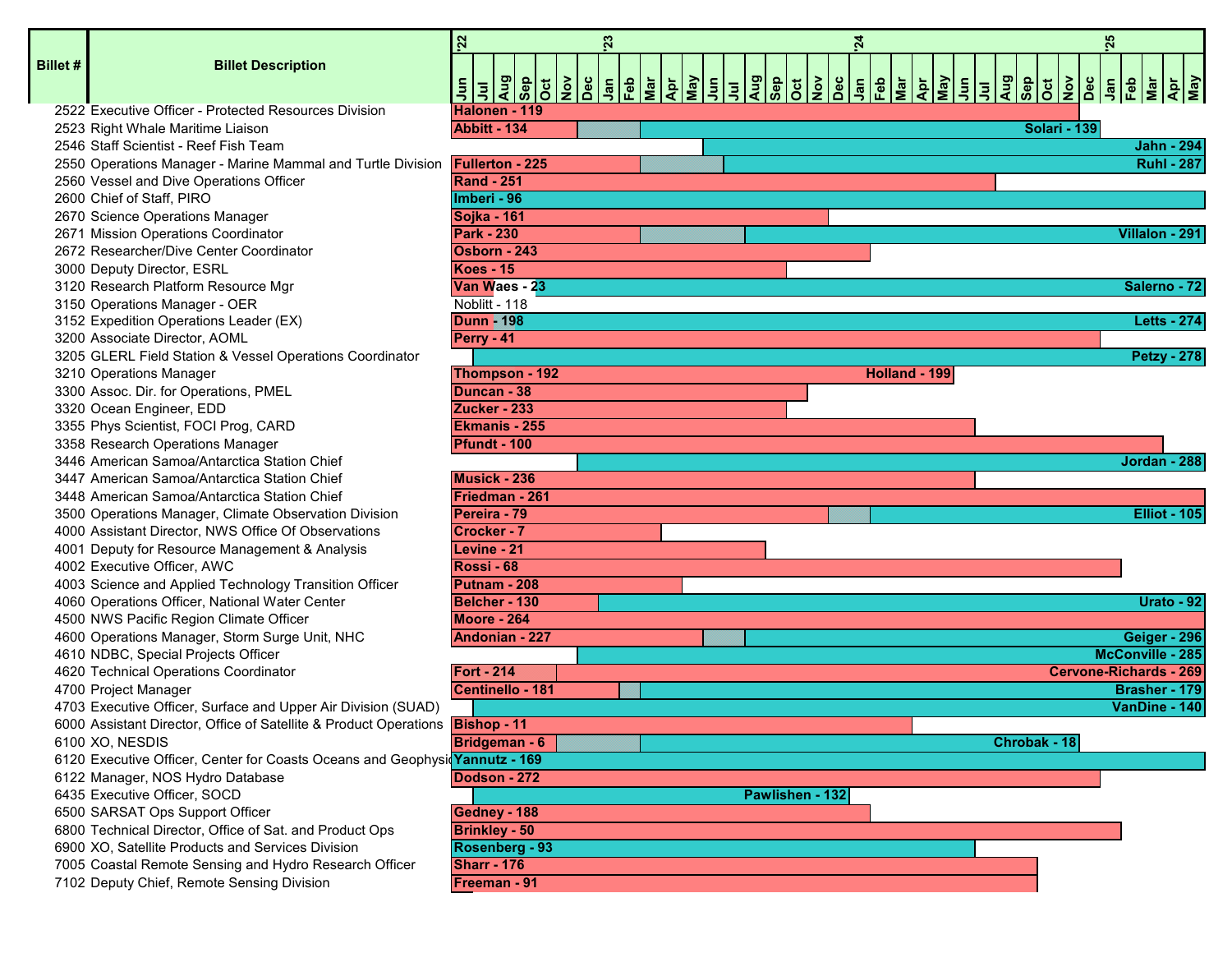|        |                                                                               | <b>22</b>                                        | 23                                                 |                          | 24                                                  |                                                                                                                                       |                                                                | 25                                                      |
|--------|-------------------------------------------------------------------------------|--------------------------------------------------|----------------------------------------------------|--------------------------|-----------------------------------------------------|---------------------------------------------------------------------------------------------------------------------------------------|----------------------------------------------------------------|---------------------------------------------------------|
| llet # | <b>Billet Description</b>                                                     | <b>Aug</b><br><b><u>guA</u></b><br>$\frac{5}{7}$ | $\left \frac{\delta}{2}\right $<br>Fe <sub>b</sub> | Mar<br>Apr<br>May<br>Jun | Aug<br><b>deS</b><br>$\frac{1}{\frac{1}{2}}$<br>Jan | $\begin{array}{ c c }\n\hline\n\text{R} & \text{S} \\ \hline\n\text{S} & \text{J} \\ \hline\n\end{array}$<br>$\frac{Feb}{Mar}$<br>Apr | Aug<br>$\frac{1}{\sqrt{2}}$<br>$\left \frac{\delta}{2}\right $ | <b>Apr</b><br>May<br>dan<br>naJ<br>$ \bar{\mathbf{z}} $ |
|        |                                                                               | $ \vec{J} $                                      |                                                    |                          | $ \vec{a} $                                         |                                                                                                                                       |                                                                |                                                         |
|        | 7110 Chief, Requirements Branch (RSD)                                         |                                                  |                                                    |                          |                                                     |                                                                                                                                       |                                                                | <b>Richards - 98</b>                                    |
|        | 7190 Operations Director, NGS                                                 | Gothan - 52                                      |                                                    |                          |                                                     |                                                                                                                                       |                                                                |                                                         |
|        | 7192 Remote Sensing Tech Specialist                                           | <b>Junge - 213</b>                               |                                                    |                          |                                                     |                                                                                                                                       |                                                                | Fulton - 292                                            |
|        | 7198 NGS Lidar and Hydrographic Survey Developmental Officer Waldsmith - 241  |                                                  |                                                    |                          |                                                     | Ferguson - 293                                                                                                                        |                                                                |                                                         |
|        | 7199 Joint LIDAR Center - NOAA Liaison/Remote Sensing OperaSiegenthaler - 201 |                                                  |                                                    |                          |                                                     | Waldsmith - 241                                                                                                                       |                                                                | Ferguson - 293                                          |
|        | 7200 Director, Office of Coast Survey                                         | Evans - 3<br>Van Den Ameele - 10                 |                                                    |                          |                                                     |                                                                                                                                       |                                                                |                                                         |
|        | 7201 Chief, Marine Chart Division                                             |                                                  |                                                    |                          |                                                     |                                                                                                                                       |                                                                |                                                         |
|        | 7205 Technical Advisor to the Director, Office of Coast Survey                | Devereaux - 175<br>Pickett - 224                 |                                                    |                          |                                                     |                                                                                                                                       |                                                                |                                                         |
|        | 7206 Hydrographic Research Assistant, UNH                                     |                                                  |                                                    |                          |                                                     |                                                                                                                                       |                                                                |                                                         |
|        | 7207 Hydrographic Research Assistant, UNH                                     |                                                  |                                                    |                          |                                                     |                                                                                                                                       |                                                                | Tennyson - 217                                          |
|        | 7208 Hydrographic Research Assistant, UNH                                     | Debroisse - 165                                  |                                                    |                          |                                                     |                                                                                                                                       |                                                                |                                                         |
|        | 7211 Project & Action Officer - US IOOS Program                               |                                                  |                                                    |                          |                                                     |                                                                                                                                       |                                                                | Colohan - 135                                           |
|        | 7212 Navigation Mgr., Alaska                                                  | <b>Owen - 127</b>                                |                                                    |                          |                                                     |                                                                                                                                       |                                                                | Wilkinson - 184                                         |
|        | 7213 Navigation Manager, Great Lakes Region                                   | Vacant                                           |                                                    |                          |                                                     |                                                                                                                                       |                                                                |                                                         |
|        | 7215 Chief, Nav Response Branch                                               | Guberski - 65                                    |                                                    |                          |                                                     |                                                                                                                                       |                                                                | Hauser - 44                                             |
|        | 7216 NCCOS IOCM Scientific Support Specialist                                 | <b>Kraus - 187</b>                               |                                                    |                          |                                                     |                                                                                                                                       |                                                                | Urquhart - 271                                          |
|        | 7217 Officer in Charge, Navigation Response Team - New Londo Azzopardi - 222  |                                                  |                                                    |                          |                                                     |                                                                                                                                       |                                                                | Meadows - 277                                           |
|        | 7223 NOS Operations Director                                                  |                                                  |                                                    |                          |                                                     |                                                                                                                                       | Mansour - 28                                                   |                                                         |
|        | 7227 ECDIS Project Manager                                                    |                                                  |                                                    |                          |                                                     |                                                                                                                                       |                                                                | Wagner - 280                                            |
|        | 7234 HSTB, Field Support Liaison - Atlantic                                   | Krabiel - 228                                    |                                                    |                          |                                                     |                                                                                                                                       |                                                                |                                                         |
|        | 7235 Officer in Charge, Navigation Response Team - Seattle                    | <b>Faha - 254</b>                                |                                                    |                          |                                                     |                                                                                                                                       |                                                                |                                                         |
|        | 7236 HSTP, Field Support Liaison, Pacific                                     | <b>Umfress - 229</b>                             |                                                    |                          |                                                     |                                                                                                                                       |                                                                |                                                         |
|        | 7237 Officer in Charge, Navigation Response Team 1                            | Vacant                                           |                                                    |                          |                                                     |                                                                                                                                       |                                                                |                                                         |
|        | 7238 OIC, Uncrewed Systems, Navigation Response Team - Ste McMillan - 247     |                                                  |                                                    |                          |                                                     |                                                                                                                                       |                                                                |                                                         |
|        | 7240 Chief, Hydrographic Survey's Division                                    | <b>Hillstrom - 35</b>                            |                                                    |                          |                                                     |                                                                                                                                       |                                                                |                                                         |
|        | 7250 Chief, Products Branch G                                                 | Winner - 71                                      |                                                    |                          |                                                     |                                                                                                                                       |                                                                | Doig - 113                                              |
|        | 7255 OIC - R/V BAY HYDRO II                                                   | Tennyson - 217                                   |                                                    |                          |                                                     | Saunders - 256                                                                                                                        |                                                                |                                                         |
|        | 7256 JOIC - BAY HYDRO II                                                      | Saunders - 256                                   |                                                    |                          | Robbins - 267                                       |                                                                                                                                       |                                                                |                                                         |
|        | 7260 Chief, Atlantic Hydro Branch                                             | McGovern - 53                                    |                                                    |                          |                                                     |                                                                                                                                       |                                                                | <b>Buesseler - 110</b>                                  |
|        | 7273 Hydrographic Training and Doctrine Coordinator                           | McGann - 246                                     |                                                    |                          |                                                     |                                                                                                                                       |                                                                |                                                         |
|        | 7500 Scientific Support Coordinator                                           | Knighton - 75                                    |                                                    |                          |                                                     |                                                                                                                                       |                                                                |                                                         |
|        | 7530 Emergency Response Program Coordinator                                   | <b>Wall - 147</b>                                |                                                    |                          |                                                     |                                                                                                                                       |                                                                |                                                         |
|        | 7546 NW Regional Response Officer                                             | Vincent - 268                                    |                                                    |                          |                                                     |                                                                                                                                       |                                                                |                                                         |
|        | 7563 Regional Response Officer (RRO) Southeast                                | Mitchell - 273                                   |                                                    |                          |                                                     |                                                                                                                                       |                                                                |                                                         |
|        | 7565 Scientific Support Coordinator                                           | Pryor - 137                                      |                                                    |                          |                                                     |                                                                                                                                       |                                                                | <b>Duffy - 143</b>                                      |
|        | 7600 Operations Officer - ONMS West Coast Region                              | <b>Atnip - 263</b>                               |                                                    |                          |                                                     |                                                                                                                                       |                                                                |                                                         |
|        | 7605 ONMS Marine Operations Coordinator                                       | <b>Bliss - 102</b>                               |                                                    |                          |                                                     |                                                                                                                                       |                                                                |                                                         |
|        | 7610 Marine Ops Coordinator, FGNMS                                            | Brogan - 249                                     |                                                    |                          |                                                     |                                                                                                                                       |                                                                |                                                         |
|        | 7621 Science and Marine Operations Officer                                    | Carria - 185                                     |                                                    |                          | <b>Cuiffo - 245</b>                                 |                                                                                                                                       |                                                                |                                                         |
|        | 7633 Vessel Operations Coordinator, CINMS                                     | DeProspero - 219                                 |                                                    |                          |                                                     |                                                                                                                                       |                                                                | <b>Lucas - 299</b>                                      |
|        | 7640 Marine Operations Coordinator, OCNMS                                     | <b>Glos - 258</b>                                |                                                    |                          |                                                     |                                                                                                                                       |                                                                |                                                         |
|        | 7662 GRNMS Vessel Ops Coordinator                                             | Miyano - 210                                     |                                                    |                          |                                                     |                                                                                                                                       |                                                                | <b>Ring - 260</b>                                       |
|        | 7670 Vessel Operations Coordinator, Papahanaumokuakea Nat'l Evancoe - 232     |                                                  |                                                    |                          |                                                     |                                                                                                                                       |                                                                |                                                         |
|        | 7673 Staff Scientist - FKNMS (Upper Region)                                   | <b>Bell - 234</b>                                |                                                    |                          |                                                     |                                                                                                                                       |                                                                | <b>Macy - 302</b>                                       |
|        | 7674 Maui Facility and Vessel Coordinator, HIHWNMS                            |                                                  |                                                    |                          |                                                     |                                                                                                                                       |                                                                | <b>Rofrits - 295</b>                                    |

**Bi**